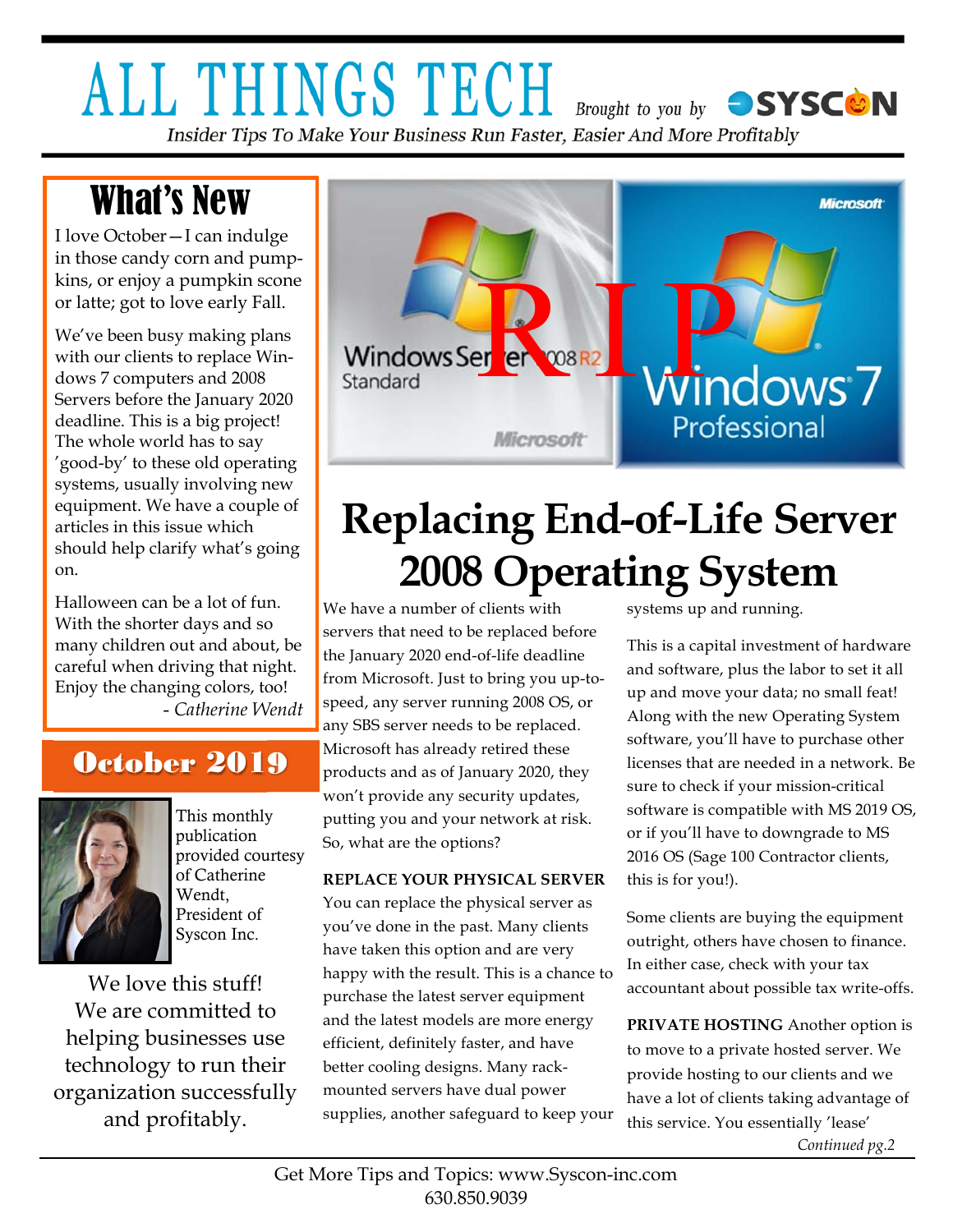### All Things Tech **October 2019**

### *(continued from page 1)*

the hardware and software; more resources can be easily added as you grow, it's a smaller up-front investment, and the server is fully backed up, which has been critical for a number of clients.

When you have a hosted server, it is available from any computer with an internet connection. This is great for staff who may work remotely, from home, or from different office locations. Remember, you have to have an internet connection, so consider having a mobile hot spot as a backup in case internet service is not available, or unusably slow.

**HOW TO CHOOSE** What are some hot reasons to choose one option over the other? We'll have a 'live' webinar on the topic, giving you a chance to ask your questions so you can make an informed decision.

## **"Another option is to move to a private hosted server."**

Here are a few things for you to consider:

- Replacing aging equipment has a higher upfront price tag. You'll have to purchase all the equipment, software, and license cals. Setting up a new server is laborintensive, as well.
- When moving from a local server to a hosted server, there will be some changes your staff will have to get used to. Working in the cloud is different.
- For a local server, you need to be sure you have a solid, imagebased backup (not just a copy) that allows for disaster recovery.
- In a private hosted environment, it's important to find out how the data and the server are backed up.

### **WHAT ABOUT SAGE 100 CON-**

**TRACTOR?** Sage does NOT have any plans to move S100C to the cloud. They have a commitment of 10 PLUS years of support and new features, but not in the cloud. However, with our cloud hosting, you can access S100C from any computer with an internet connection. For clients who don't want to keep an onsite server and who want access when traveling

or for their Project Managers who are at job sites, moving to a hosted server has been a big win.

**OSYSCON** 

So, if your server is running Microsoft 2008 Operating System (OS), it's time to decide whether you'll replace the server and OS, or move to a cloudbased server. There are some important things to consider and we strongly recommend reaching out for some guidance; but don't wait. The change needs to be in place before January . That means all planning, purchase/setup, needs to be done and everything moved, prior to that date.

### **Cathy and Larry Sightings**

Catherine attended a 3-day business training in La Jolla (beautiful) and an IT industry event with Mary in Nashville.

Larry played second horn with the Chandler Symphony Orchestra. The event was so well attended, there were people standing in the lobby!

> *'We are what we repeatedly do. Excellence, then, is NOT AN ACT, but a habit.' -* Aristotle

### *The Five Attributes: Essentials of Hiring* **by Chad Carter**

I heard Chad Carter speak at the C12 Currents event in Atlanta, GA in May. The topic was hiring, which seems to be THE hot topic at every event and webinar I attend! Mr. Carter's career has been focused on hiring; getting the right person in the right role to fit the company. His presentation was great; I bought this book for all of our Leadership team.

Even in the introduction, we are cautioned that this is a process. He says that the number one reason leaders make bad hiring decisions is that they compromise and settle; they don't have the discipline and tools (and patience) in place to hire the best person for the job. This is an incredibly expensive mistake when you consider out-of-pocket costs, training costs, training time with other staff, the hit to morale, on boarding expenses including IT setup, and all the pieces that make up the hiring process. I strongly recommend this book! - *CMW*

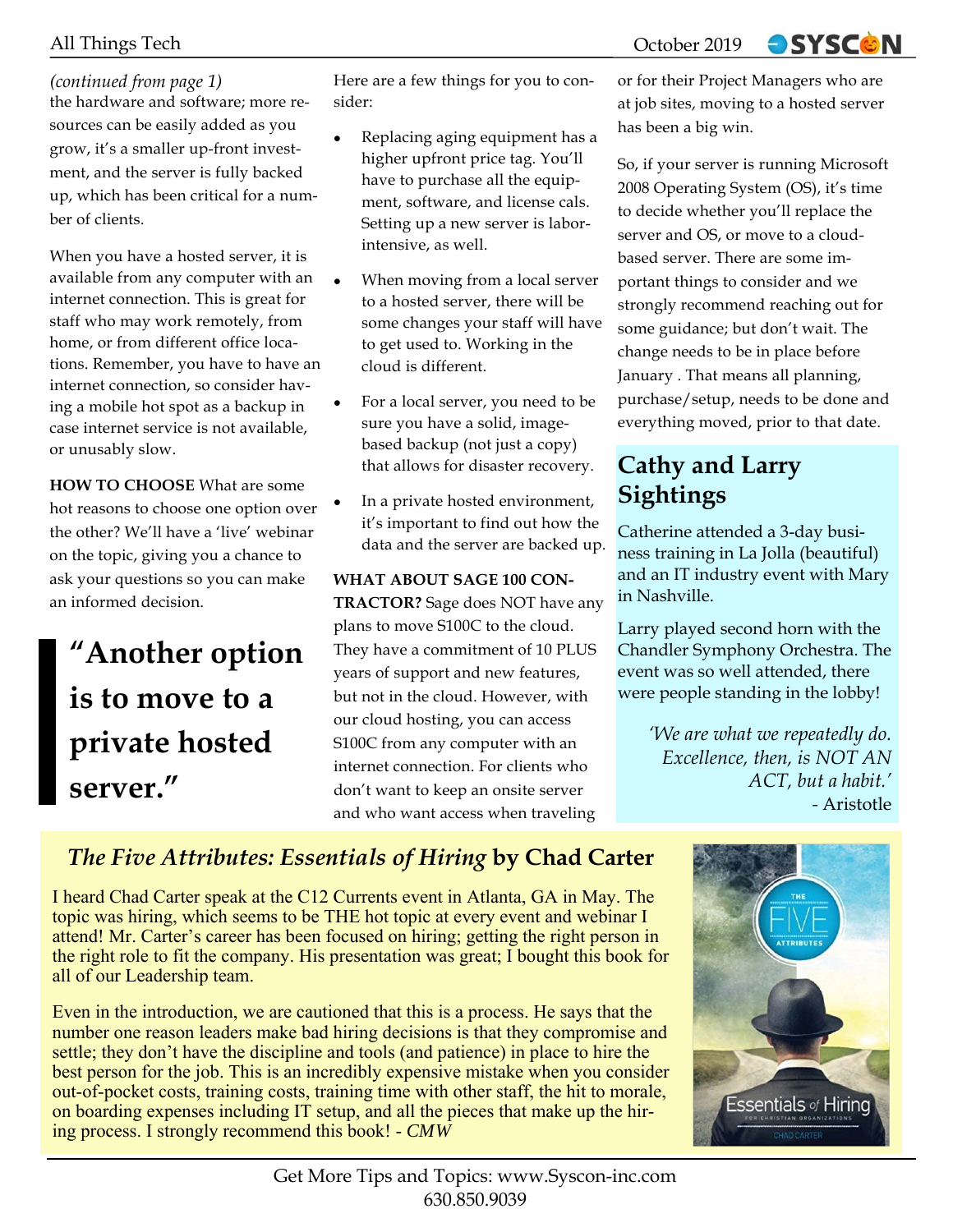### Shiny New Gadget Of The Month:



Research suggests that when you wake up naturally (that is, you aren't jolted awake by an alarm or radio), you feel more refreshed and energized during the day.

The Philips Somneo Sleep & Wake-Up Light puts this research to the test. It's designed to simulate a natural sunrise right in your bedroom. You can set it to your specific needs, and it will slowly and steadily brighten when you need to wake up. It can also simulate a sunset for the opposite effect when you're going to bed! You can even use the light as a reading lamp — and it has a built-in radio, too!

 The Philips Somneo Sleep & Wake-Up Light is a versatile device, perfect for anyone who wants to get a better night's sleep. Find it at Amazon and many other electronic retailers.

# **From the Techs**

### **Windows 7 Upgrades/ Replacements**

We've sent newsletters, video blogs, email blasts; we've even included it in blue (now pink) ink on our invoices in January 2020, the Windows 7 Operating System is end-of-life and will not be supported by Microsoft. This means no more security updates or patches, making each computer vulnerable to hackers. If these computers have important data or sit on your network, you are at risk!

We're past the mid-year point. We've seen Intel Processor shortages (the 'brains' of the computer) earlier this year; now back orders for PC's and laptops. The whole WORLD has to make this change, so as the day gets closer, it will get harder and harder (and maybe more expensive) to get computer replacements before the deadline.

Don't wait until the end of the year to address this, or you may run out of options and have to shell out a lot more money. We've had a few clients reach out to do this planning. In the coming weeks, we're going to continue to work through our client list asking for time to review what you have, what you need, and to get things started so you're not between a rock and a hard place as the deadline approaches. Please accept our call and block the half hour to do this planning!

One final thought—we, and every other IT company, expect to be VERY busy in November and December (and probably January) with companies that didn't plan ahead. Maybe we'll be able to help them beat the deadline, and maybe not. Maybe there will be computers in stock, and maybe not. Don't get caught in the middle. Give us a call to book a time

to go through the list of equipment and put together a plan! - *CMW* 

### **These Are The Biggest Privacy Threats You Face Online Today**

**OSYSCON** 

**Webcam Access**—While it's rare, there are known exploits that allow others to access your webcam (such as malicious software or software security flaws). Putting electrical tape over your webcam isn't a bad idea, but more webcams are coming with kill switches and shutters for peace of mind (*or we'll send you one of our webcams*).

**Phishing Scams**—Don't ever expect these to go away. People still fall for them. NEVER click links in e-mails from anyone you don't know (and even if you do know them, verify that they sent you a link—e-mail addresses can be spoofed).

**Web Browser Plug-ins**—Vet every browser plug-in and extension you install. Many extensions collect your browsing history and sell it. Read the terms of service before you click install (a good rule of thumb for software in general).

**Ad Tracking**—Web ads (and web ad providers, such as Facebook and Google) are notorious for tracking users. They want to know what you like so they can cater ads directly to you in the hopes that you'll click the ad, which gives them ad revenue. It's one of the many reasons why people use ad blockers.

**Device Tracking**—If you have a smartphone, chances are it's being used to track your every move. Again, it comes back to delivering ads that are relevant to you so you'll click on them. For companies like Facebook and Google, users are the product. *Inc., 7/19/2019*